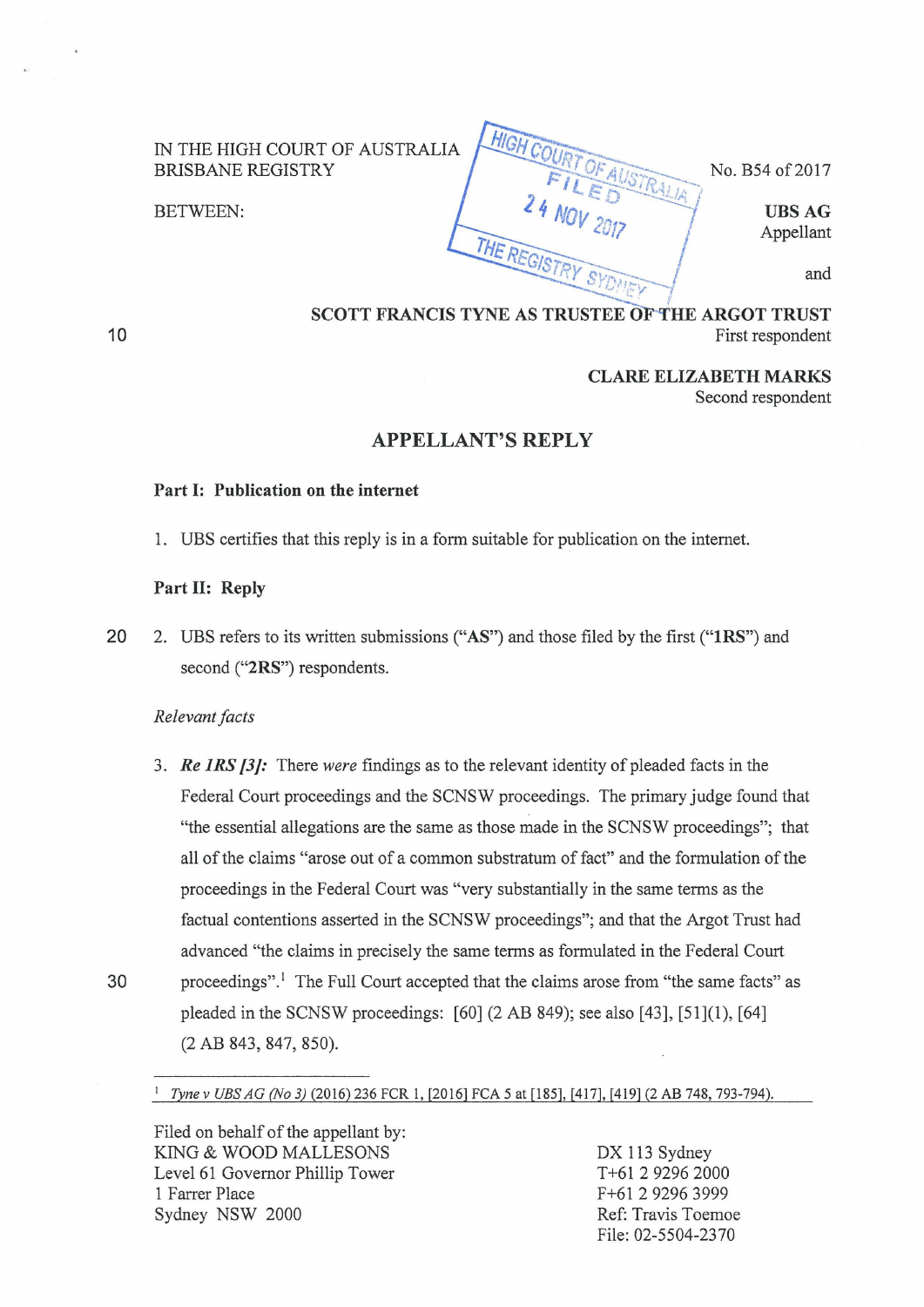- 4. *Re 1RS [12}:* Although the Argot Trust was not a party to the Singapore 801 proceedings, it was a defendant in the Singapore anti-suit proceedings and was bound by the anti-suit injunction.<sup>2</sup>
- 5. *Re 1RS {15}:* The findings made the primary judge at [236] (2 AB 758)- which concerned the circumstances in which the Argot Trust ceased to be a plaintiff in the SCNSW proceedings in February and March 2012- do not gainsay the submission at AS [25] that, upon the final determination of the SCNSW proceedings in May 2013, the Argot Trust was apparently not agitating any claim against UBS and, from the point of view of UBS, the issues had been resolved, after some years of litigation in two 10 countries. That is an accurate description of the effect of the objective events.

# *First appeal ground: The Argot Trust's proceeding was an abuse of process*

- 6. *Re 1RS {2/(b),* [17}, *[24}:* Contrary to IRS [17], UBS does address the error identified in the first part of the last sentence of the majority's reasons at [108] (2 AB 868-869). That is the very error articulated in the first ground of the notice of appeal (2 AB 877- 878) and in AS [34]-[49], especially at AS [46]-(49].
- 7. As to the submission that the majority was not stating a principle of law, three observations may be made. First, at [1 09], their Honours themselves used that terminology, namely an "error of principle" (2 AB 869). If the primary judge made an error of principle in concluding that the finding was open, it must be because the 20 principle is that such a finding is not open. That is the principle which the majority concluded the primary judge dealt with erroneously.
	- 8. Secondly, at [108], the majority used the language that a finding of an abuse of process was "not open" (2 AB 869). Thirdly, contrary to lRS [2](b), [24], having found error in the primary judge's reasons, the majority did not then proceed to consider the question afresh and re-exercise the evaluative judgment or discretion to grant or withhold a permanent stay. Rather, having identified a suggested legal principle to the effect that a finding of abuse of process was "not open", the majority treated that principle as, without more, dispositive of the appeal without any re-exercise of discretion in the Full Court: (109] (2 AB 869).

-2-

<sup>2</sup>*Tyne v UBS AG (No 3)* (2016) 236 FCR 1, [2016] FCA 5 at [191], (196]-[201], [401]-(402] (2 AB 749, 750-751, 790); I AB 420-421.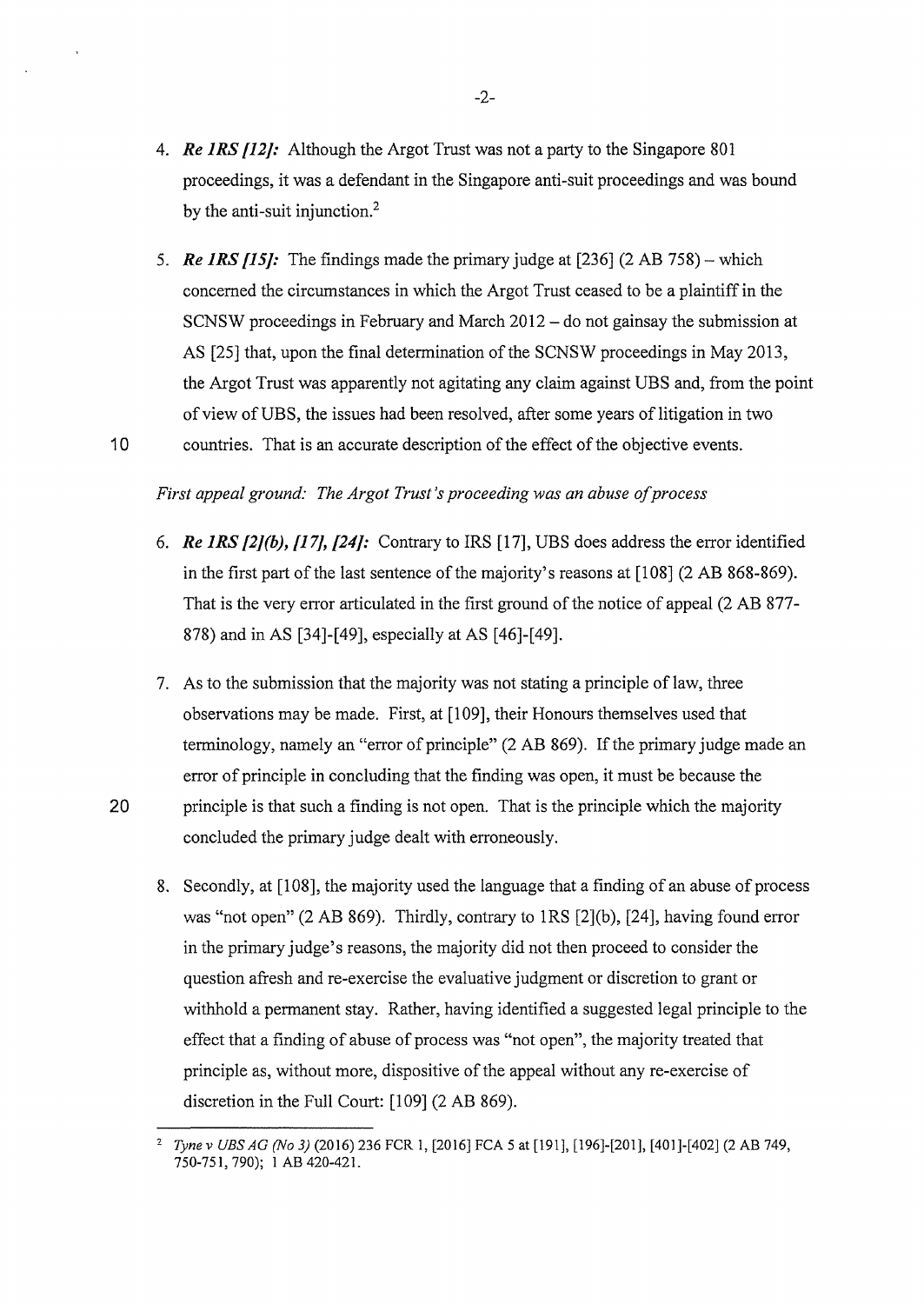- 9. *Re IRS [26], [40]:* In assessing whether UBS had discharged its "heavy" onus,<sup>3</sup> it was significant that, as both the primary judge (at [421] 2 AB 794) and Dowsett J (at [13], [17], [28], [30]-[31] 2 AB 833-834, 838-839, 839-840) emphasised, the abuse of process followed not from the discontinuance alone but from a consideration of all the circumstances including, importantly, the absence of any reasonable or proper explanation, by affidavit or otherwise, as to why the Argot Trust had chosen to discontinue the SCNSW proceedings while Telesto had prosecuted them to final determination. That any such explanation lay wholly within the respondents' knowledge was relevant to ascertaining whether the heavy onus was discharged.
- **10** 10. *Re JRS [28], [42]:* The policy in favour of finality is not concerned only, or even primarily, with preventing attempts to re-agitate matters already decided. The policy extends, in an appropriate case, to prevent a party from making a claim or raising an issue which ought reasonably to have been made or raised (or, as in this case, which was made and ought reasonably to have been continued) in an earlier proceeding.<sup>4</sup>
- 11. *Re JRS [29], [45]-[46], [54]:* Considerations of fairness were satisfied.5 The Argot Trust, and Mr Tyne as its controlling mind,<sup>6</sup> had every fair opportunity to present evidence and argument in the SCNSW proceedings. Mr Tyne, as controlling mind of Telesto,? had the same opportunity in the Singapore 801 proceedings. In the SCNSW proceedings, the Argot Trust chose to avail itself of that opportunity until it chose to 20 cease its claim, and Mr Tyne caused Telesto continue to prosecute its claim in those proceedings until their final determination.
	- 12. *Re lRS [28], [37], [47]-[50], [55]:* Contrary to (103] (2 AB 866) and [107]-[108] (2 AB 868-869) of the majority's reasons, this was not simply a case of unconditional discontinuance. There was no complete cessation of litigation between the parties followed by the resumption of litigation between them years later. $\delta$  Rather, two out of

-3-

<sup>3</sup>*Williams v Spautz* (1992) 174 CLR 509 at 529 (Mason CJ, Dawson, Toohey and McHugh JJ). 4 *Tomlinson v Ramsay Food Processing Pty Ltd* (2015) 256 CLR 507 at [24], [26] (French CJ, Bell, Gageler and Keane JJ). See further at AS [43]-[45].<br>See Tomlinson (2015) 256 CLR 507 at [39].

Tyne v UBS AG (No 3) (2016) 236 FCR 1, [2016] FCA 5 at [394], [414], [424] (2 AB 789, 792, 794).<br>Tyne v UBS AG (No 3) (2016) 236 FCR 1, [2016] FCA 5 at [392] (2 AB 788).<br>This may be contrasted with the typical case in whi

been held not to give rise to an abuse of process: see, eg, *SZFOG v Minister for Immigration* & *Multicultural* & *Indigenous Affairs* (2005) 88 ALD 138, [2005] FCA 1374 at [4]-[7], [28]-[31] (Edmonds J) and [2006] FCA 1170 at [8]-[12], [24]-[27] (Cowdroy J).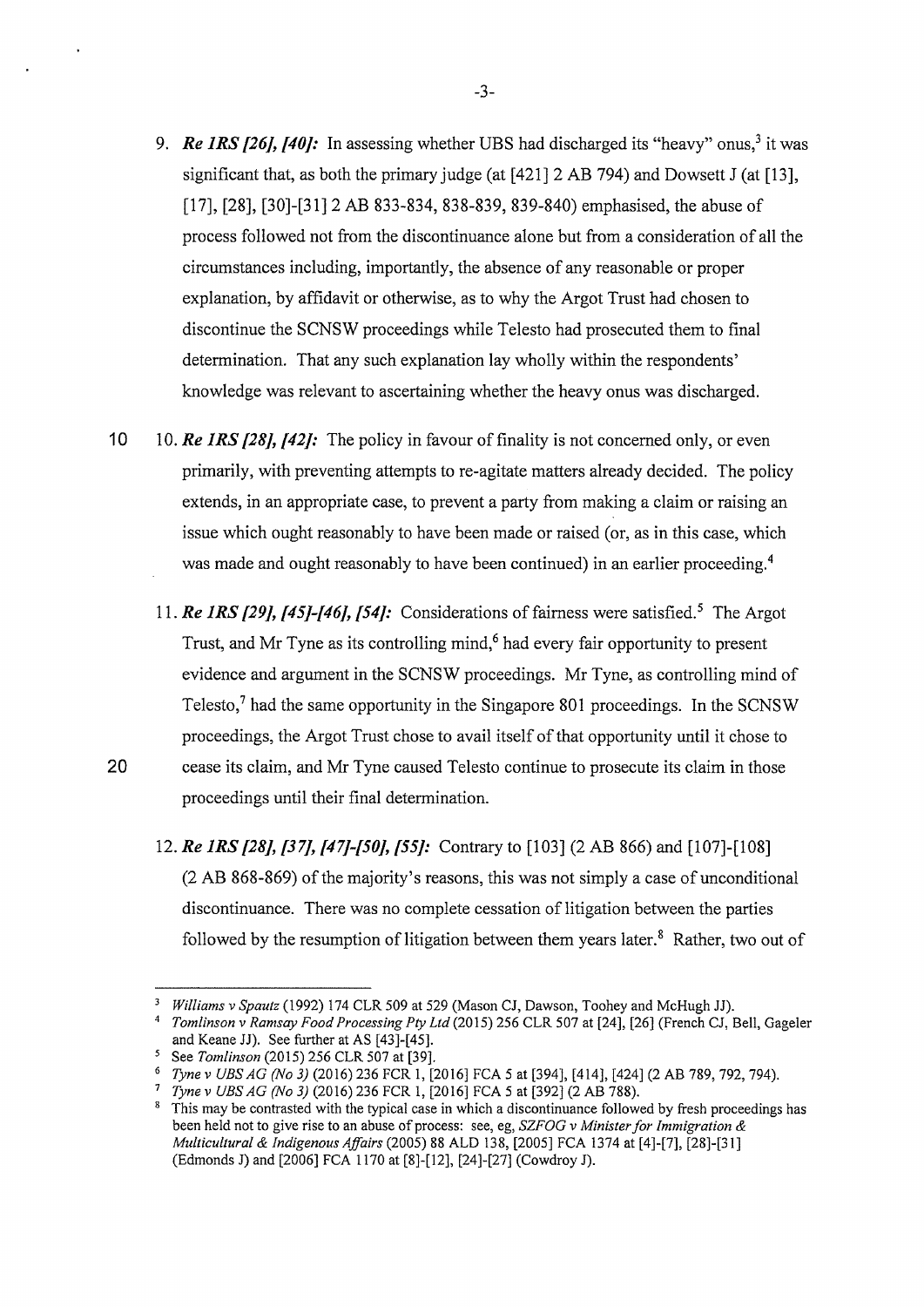three closely related eo-plaintiffs discontinued proceedings (the SCNSW proceedings) which thereafter proceeded to final determination in the form of a permanent stay, and one of the discontinuing parties then commenced new proceedings (the Federal Court proceedings) against the same defendant advancing, in substance, the same claim.

- 13. *Re JRS [46], [50]:* It is inapt to speak ofthe Argot Trust's "right to have its claims determined" or of its "right to sue". As this Court emphasised in *Batistatos v Roads* & *Traffic Authority of NSW*,<sup>9</sup> the "right" of a party to institute an action is not at large; rather, it is subject to the operation of the whole of the applicable procedural and substantive law to be administered by the court, including principles respecting abuse 10 of process. The power to order a permanent stay exists to enable the court to protect itself from abuse of its process, thereby safeguarding the administration of justice; and that purpose may transcend the interest of any particular party to the litigation.<sup>10</sup>
	- 14. *Re JRS {35]-{37], {51]:* The majority below, at [108] (2 AB 868-869), erred in its identification of the unfairness to UBS because it failed to take account of the matters identified by Dowsett J at [23], [28] and [32] (2 AB 837, 838-839 and 840). Those matters were the significant delay, for three or more years, in quelling the controversy; the additional costs incurred, or to be incurred, by UBS; the vexation to UBS; and the waste of public resources consequent upon the duplication of proceedings.
- 15. *Re JRS {51]-[52]:* Section 37M of the Federal Court Act, and principles of efficiency 20 and finality in the management of litigation, indicate that costs orders are not a panacea for the institutional harm which is caused to the administration of justice, and the disservice to the public and to other litigants, in permitting re-litigation of, in substance, the same claim.<sup>11</sup> That is particularly so where Mr Tyne has furnished no explanation as to why he caused Telesto to litigate its claim to conclusion in the SCNSW proceedings while causing the Argot Trust to discontinue its closely related claim in that action, only to begin it afresh in a different jurisdiction two years later. The first respondent's submissions do not engage, in any substantive manner, with the

-4-

 $\frac{1}{2}$  ,  $\frac{1}{2}$ 

<sup>9 (2006) 226</sup> CLR 256 at (65] (Gleeson CJ, Gummow, Hayne and Crennan JJ).

<sup>10</sup> (2006) 226 CLR 256 at [12] (Gleeson CJ, Gummow, Hayne and Crennan JJ).

<sup>&</sup>lt;sup>11</sup> See generally *Expense Reduction Analysts Group Pty Ltd v Armstrong Strategic Management and Marketing Pty Ltd* (20 13) 250 CLR 303 at [51] (French CJ, Kiefel, Bell, Gageler and Keane JJ) and *A on Risk Services Australia Ltd v Australian National University* (2009) 239 CLR 175 at [92]-[93], [95], [98]- [100] (Gummow, Hayne, Crennan, Kiefel and Bell JJ).